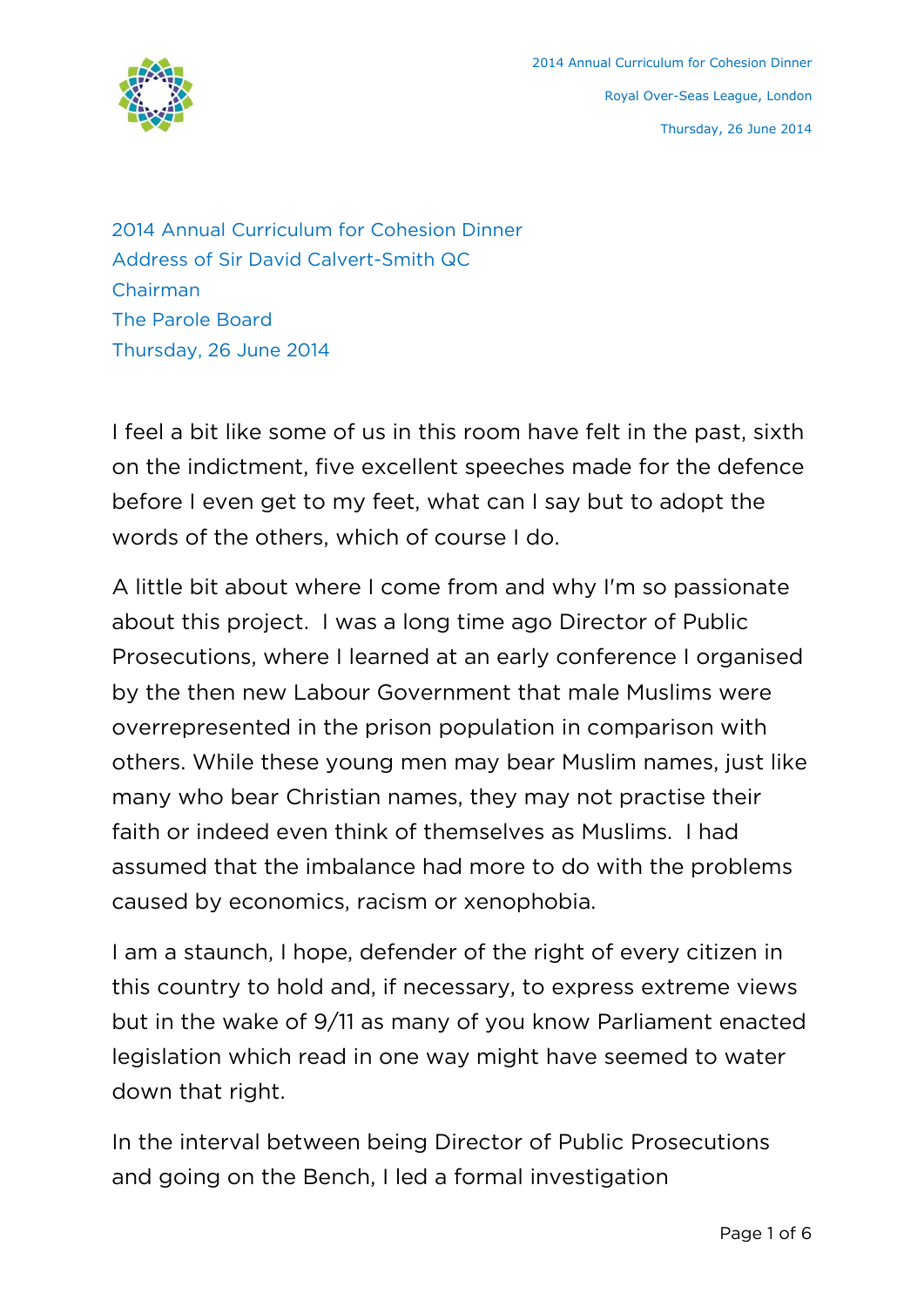

commissioned by the then Commission for Racial Equality, into the police services of England and Wales and a great deal of what I now know has inspired me to get involved with Curriculum for Cohesion.

Soon after I was appointed a judge, I was put in charge of what was called the Terrorist Case List which I ran for seven years, which dealt with the Far Right, Anti-Semitic loners or groups, Muslim converts or reverts who had espoused violence against British society and a desire for revenge against what they perceived to be, in the case of 'Muslims', the violent aggression by this country and the US on Muslim lands.

Frequently it was possible, at least from the Bench, to guess at other influences. More than one or two of the young men and few women from a Muslim backgrounds who came before me had come from well-integrated families, successful families but were siblings who had not achieved quite as much as other siblings and had no doubt been compared unfavourably with them and wished to show that they could actually do something which would make them famous.

Some had got there as a result of minor offences they had committed which had got them involved in the criminal justice system and, I suspect, turned them against it because of the way they had, or at the very least perceived they had, been treated.

What I was aware of by the time I was a judge and went through this phase of managing terrorist cases, and I know many of my colleagues were aware of this too, was a deep ignorance both of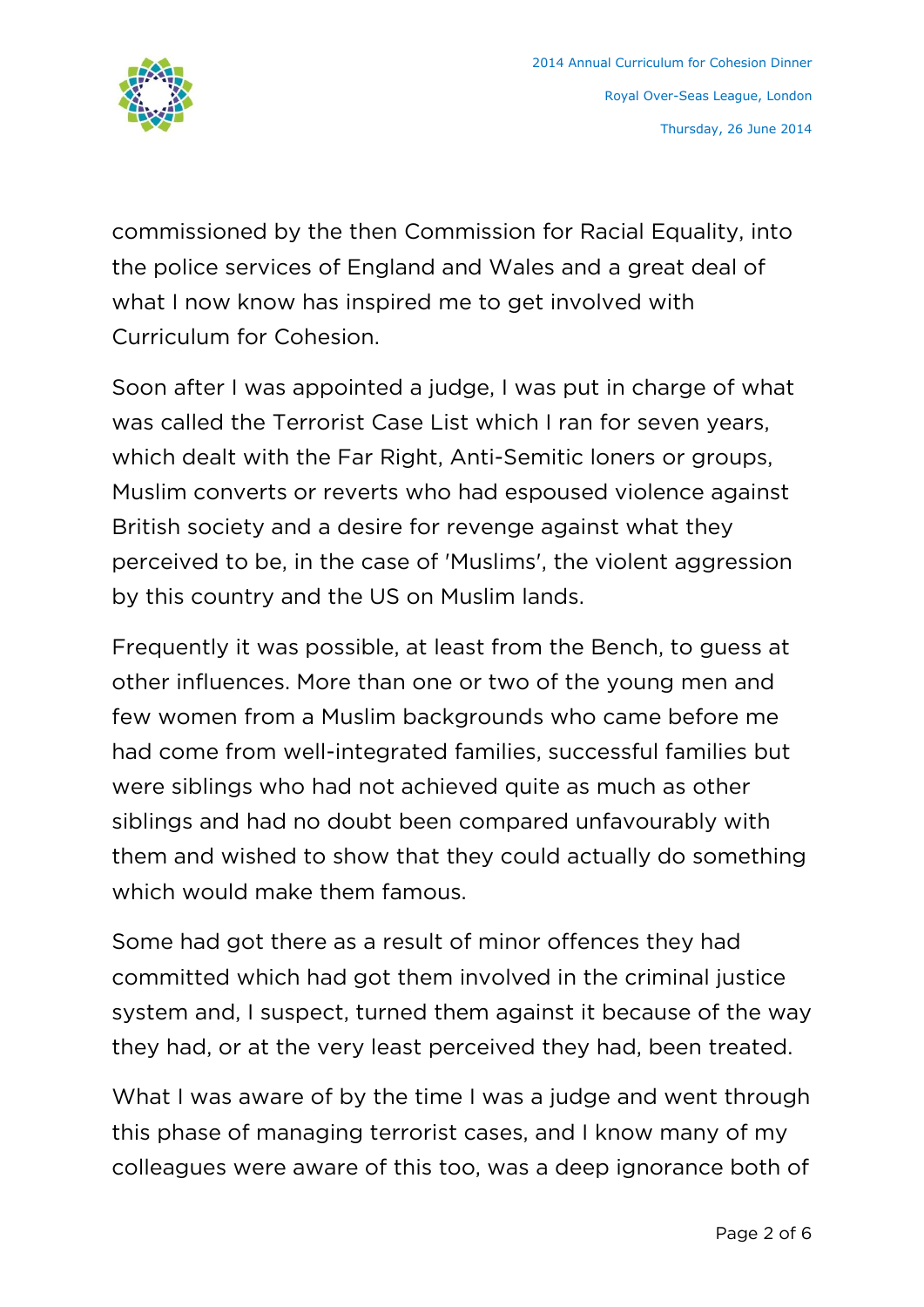

myself and of my colleagues of the real religious tenets of Islam and an equally deep ignorance of the causes and circumstances which have led to the two things I've just referred to, the higher than average proportion of young Muslims in prison for any sort of crime and the small but of course hugely significant in terms of attitudes in this country, number of such men who plan or actually commit very serious crimes in the belief that they have no duty whatever to abide by the law of this land unless it happens to coincide with their own understanding.

Since retiring as a judge I have been the Chairman of the Parole Board and for the first time become involved in what happens to offenders after their sentence and the efforts to ensure that those who have been convicted of dangerous crimes are turned away from those activities and enabled, upon release, to lead productive and law-abiding lives.

So I was therefore honoured and delighted to accept Matthew's invitation to get involved in Curriculum for Cohesion and even more delighted when in discussions he told me he wanted to expand or redirect its focus into the world of criminal justice and the education of the judicial system to help them deal fairly with Muslims. And indeed help to help Muslims to understand that the law of the land is there for their benefit and not there to persecute them.

Of course my personal experience has been at the high end of the scale and therefore I have not recently been principally concerned with what one may call the 'run of the mill' offender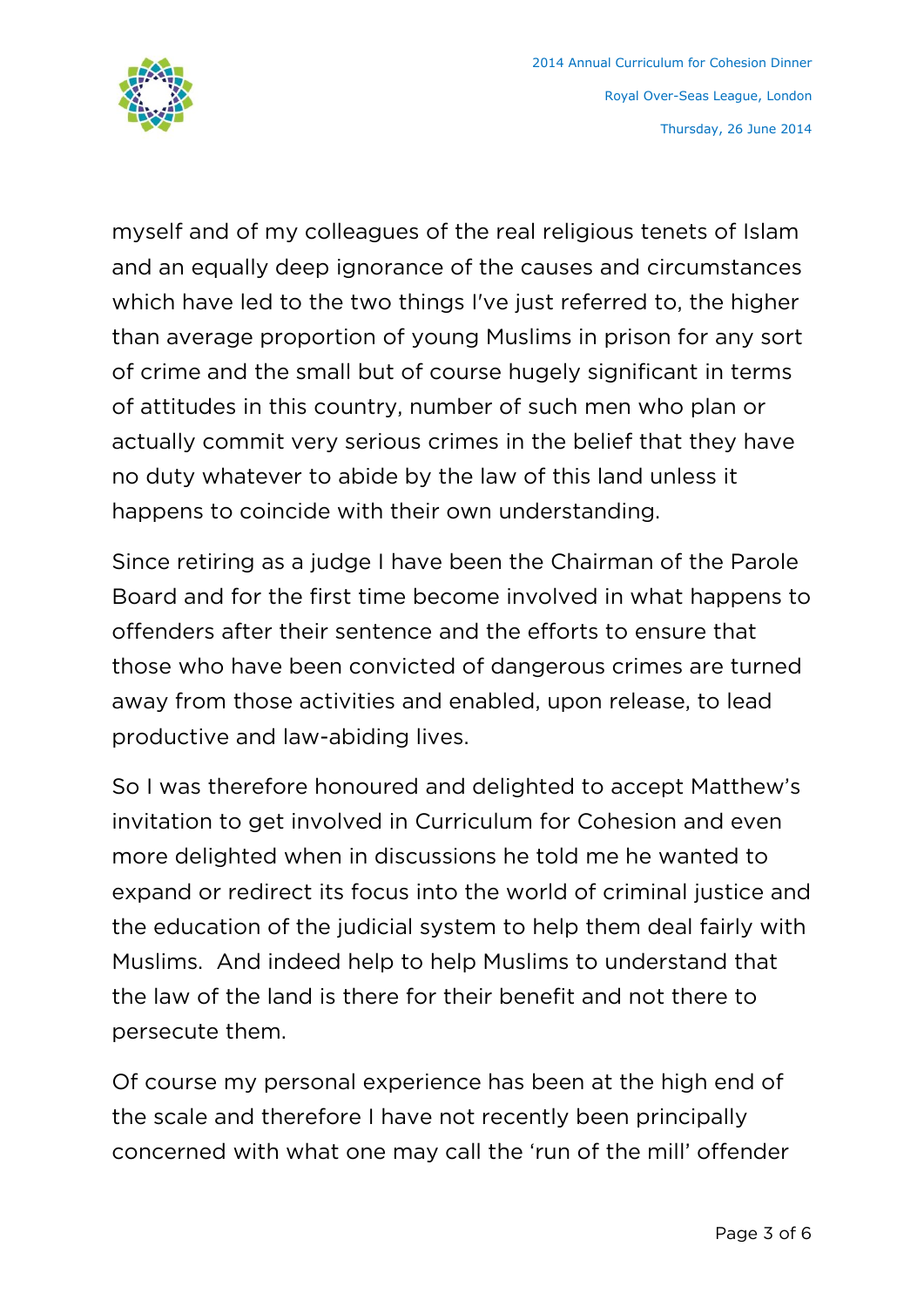

who falls foul of the police, the Crime Prosecution Service, the courts and ultimately sometimes the Prison Service.

Ultimately the aim has got to be to ensure that civil society is able to accommodate and improve the lot of all its citizens and that those citizens all understand that their duty is to do the best they can to live lives which both accommodate their particular beliefs but do not run against the laws which the whole society, through Parliament, has deemed appropriate.

Curriculum for Cohesion is ideally placed to assist both citizen and government in this process since it is taking advice from, and hopes to involve - that's why you're all here - an impressive range of different types of person, academics, politicians, business people and now, we hope, members of the judiciary, CPS, Police and the Prison Service.

In fact, I first encountered Matthew in court...no, not that way. He was called as an expert witness to help a jury, most of whom, like me, had little or no previous knowledge of the tenets of Islam. His evidence was both thoroughly researched from a deep well of knowledge and practical and others have made both those points in connection with the recently published book [*A Fresh Look at Islam in a Multi-Faith World: a philosophy of success through education*].

I made the mistake, only joking, of complimenting him on his evidence at the close of the trial. Since then I have assisted him to engage with my former legal and judicial colleagues, many of whom I am delighted to see here this evening, as well as with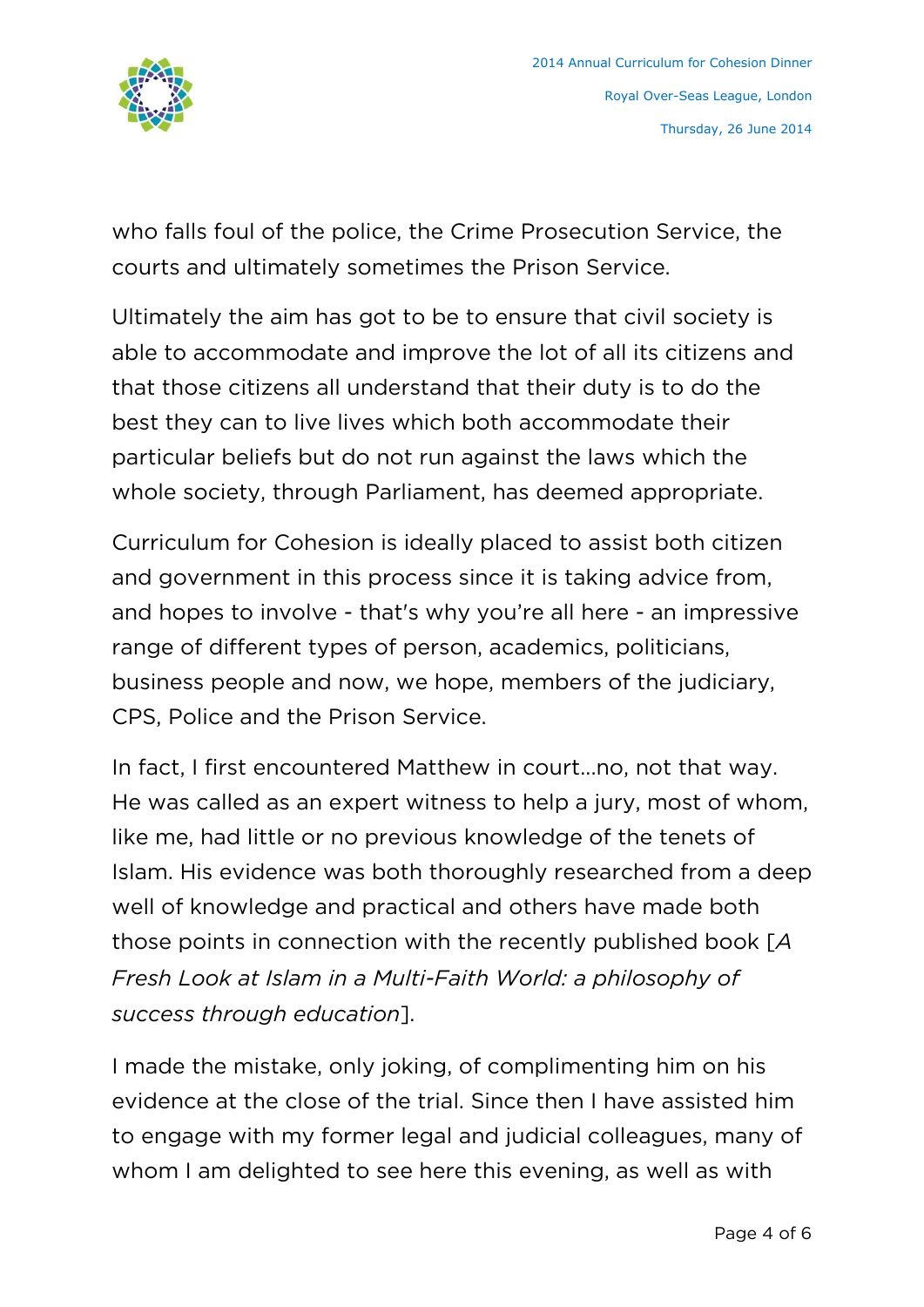

colleagues from other parts of the criminal justice system. The police who represent most citizen's principal or only contact with it and the CPS and a warm welcome to Superintendent Smart this evening and Dal Babu former Met Officer.

If she will forgive a personal note I am delighted to see Baljit Ubhey whom I first met some 15 years ago at the CPS and to be able to congratulate her in person on her appointment as the top active prosecutor in the CPS as the Chief Crown Prosecutor for London.

And to Eoin McLennon-Murray, the Chairman of the Prison Governors' Association who has already been in print. I know that because I read *Inside Time* now, the prison magazine, on this very topic where it details the diminishing resources the Prison authorities receive without any diminution in the prison population and the particular effect of Muslim prisoners who represent some 40% of, for instance, a prison like Whitemoor gaol.

There are also former fellow practitioners of mine who I've seen across the Court.

I am delighted to see Ali Bajwa here, Imran Khan, who has appeared in many of these cases and goes all the way back, at least in my memory, to the Macpherson Enquiry.

All of you, and those I haven't mentioned, have got something really good that you can add to this project. Of course the